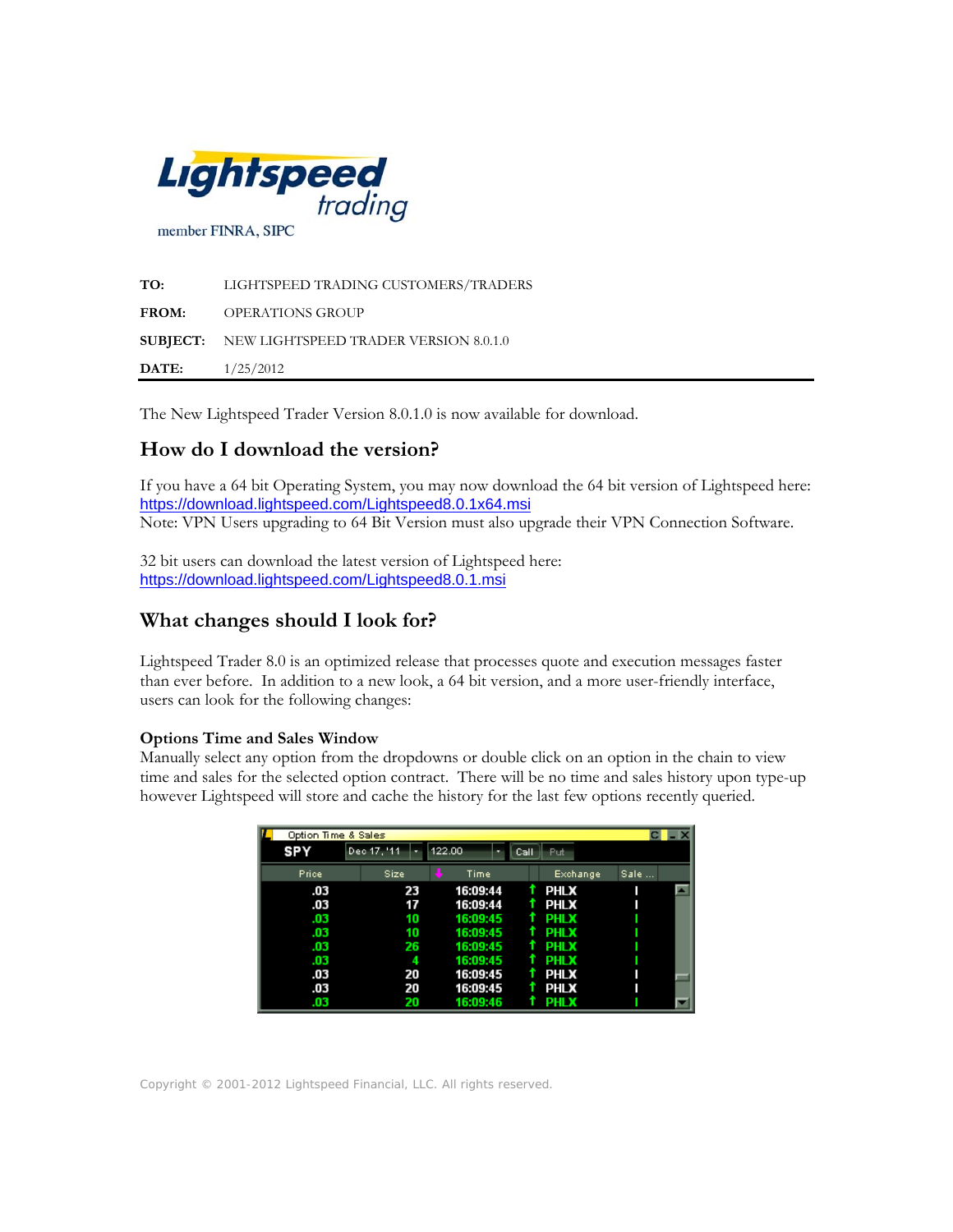### **Copy/Paste**

All users can now multi-select any list of symbols from a watchlist or positions page and copy and paste to another watchlist window. Users can also use copy and paste functionality with any external application such as excel, notepad, etc.

Use the copy configuration option to select what info you would like to copy out to the external application, seen below:



## **Enhanced Options in Trading Tab, Closeouts Subtab**

Specify directions for your Right-Click Closeouts when selecting AMEX and ARCA listed symbols.

| Closeouts   Confirms   TIF   Warnings   Cancels |                         |  |  |  |  |  |
|-------------------------------------------------|-------------------------|--|--|--|--|--|
| Route Closeout Commands                         |                         |  |  |  |  |  |
| <b>For NYSE Stocks:</b>                         | NYSE Market Order       |  |  |  |  |  |
| <b>For AMEX Stocks:</b>                         | ARCA Market Order       |  |  |  |  |  |
| <b>For NSDQ Stocks:</b>                         | Nasdag Market On Closel |  |  |  |  |  |
| <b>For ARCA Stocks:</b>                         | ARCA Market On Close    |  |  |  |  |  |
| <b>For Futures:</b>                             | GBEX Market Order       |  |  |  |  |  |
|                                                 |                         |  |  |  |  |  |
|                                                 |                         |  |  |  |  |  |

**New Columns for Watchlist, Positions, and Lightscan Windows:** 

Prev Vol: Displays Previous Day's Trade Volume

**% Vol Change:** Displays Todays's Volume/ Previous Day's Trade Volume **CircuitBreaker:** Displays whether or not the symbol is currently in Circuit Breaker mode (Y/N) **NOI/Reg:** Displays the Net Order Imbalance/ Regulatory Imbalance

#### **LS Manual Access from Help Menu**

Use the Help -> Help Manual choice from the Menu to launch the latest version of the Lightspeed Trader Manual.

|                                 | <b>Lightspeed</b> – TSTNY3 (Local) |
|---------------------------------|------------------------------------|
| File New Utilities Windows Help |                                    |
| MP&L 5                          | Help Manual<br>b 120               |
| DJIA 12,103.58                  | About<br>PF 1                      |

Copyright © 2001-2012 Lightspeed Financial, LLC. All rights reserved.